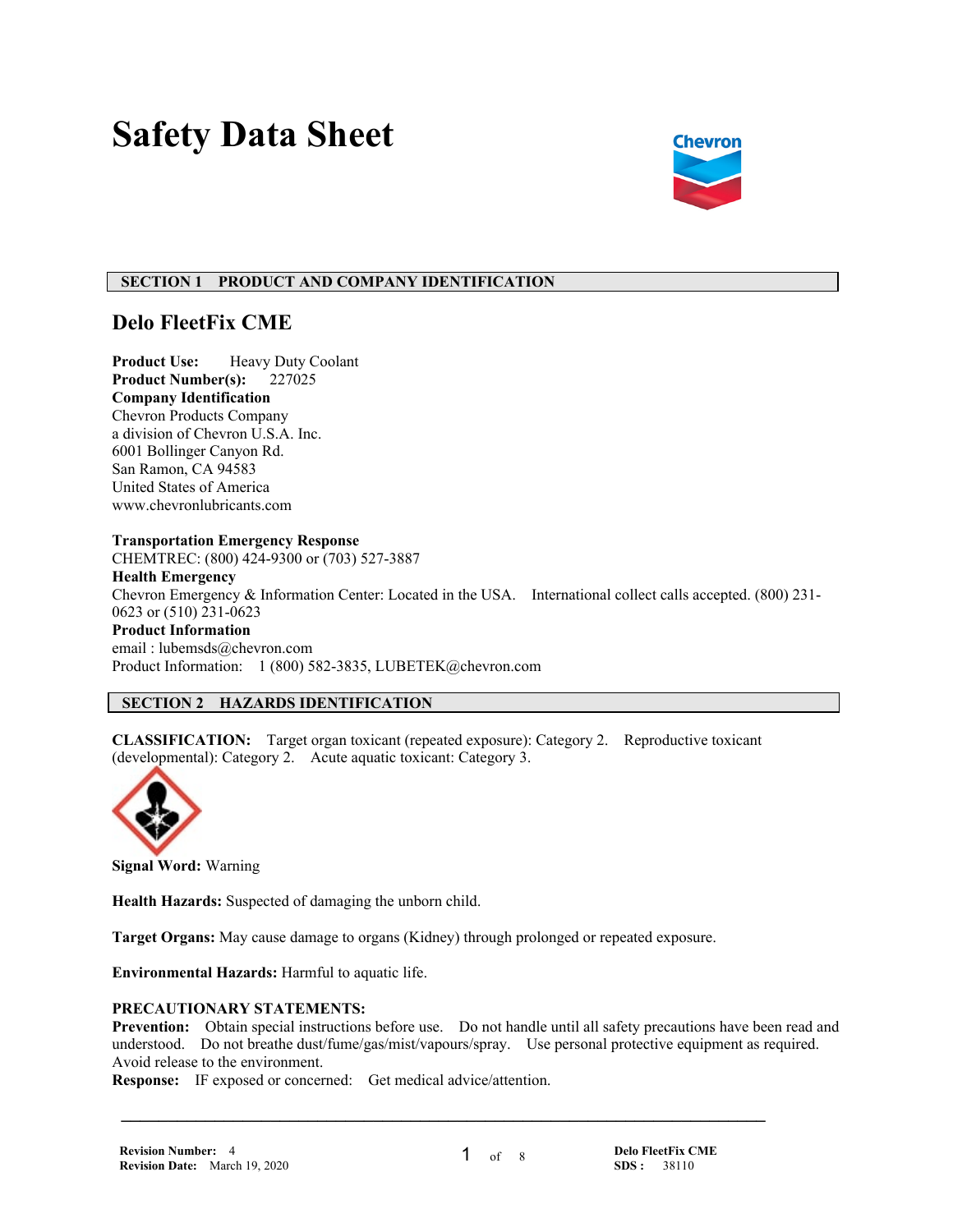**Storage:** Store locked up.

**Disposal:** Dispose of contents/container in accordance with applicable local/regional/national/international regulations.

## **HAZARDS NOT OTHERWISE CLASSIFIED:** Not Applicable

## **SECTION 3 COMPOSITION/ INFORMATION ON INGREDIENTS**

| <b>COMPONENTS</b>          | <b>CAS NUMBER</b> | AMOUNT                  |
|----------------------------|-------------------|-------------------------|
| Potassium 2-ethylhexanoate | 3164-85-0         | 25 - $\leq 50$ % weight |
| Ethylene glycol            | $107 - 21 - 1$    | 10 - $<$ 34 % weight    |
| Sodium Nitrite             | $7632 - 00 - 0$   | $1 - 2.5$ % weight      |

## **SECTION 4 FIRST AID MEASURES**

## **Description of first aid measures**

**Eye:** No specific first aid measures are required. As a precaution, remove contact lenses, if worn, and flush eyes with water.

**Skin:** No specific first aid measures are required. As a precaution, remove clothing and shoes if contaminated. To remove the material from skin, use soap and water. Discard contaminated clothing and shoes or thoroughly clean before reuse.

**Ingestion:** If swallowed, get immediate medical attention. Do not induce vomiting. Never give anything by mouth to an unconscious person.

**Inhalation:** No specific first aid measures are required. If exposed to excessive levels of material in the air, move the exposed person to fresh air. Get medical attention if coughing or respiratory discomfort occurs.

## **Most important symptoms and effects, both acute and delayed IMMEDIATE HEALTH EFFECTS**

**Eve:** Not expected to cause prolonged or significant eve irritation.

**Skin:** Contact with the skin is not expected to cause prolonged or significant irritation. Contact with the skin is not expected to cause an allergic skin response. Not expected to be harmful to internal organs if absorbed through the skin.

**Ingestion:** May be harmful if swallowed.

**Inhalation:** Breathing this material at concentrations above the recommended exposure limits may cause central nervous system effects. Central nervous system effects may include headache, dizziness, nausea, vomiting, weakness, loss of coordination, blurred vision, drowsiness, confusion, or disorientation. At extreme exposures, central nervous system effects may include respiratory depression, tremors or convulsions, loss of consciousness, coma or death.

## **DELAYED OR OTHER HEALTH EFFECTS:**

**Reproduction and Birth Defects:** Contains material that may cause harm to the unborn child if swallowed based on animal data.

**Target Organs:** Contains material that may cause damage to the following organ(s) following repeated inhalation at concentrations above the recommended exposure limit:Kidney See Section 11 for additional information. Risk depends on duration and level of exposure.

## **Indication of any immediate medical attention and special treatment needed** Not Applicable

# **SECTION 5 FIRE FIGHTING MEASURES**

**EXTINGUISHING MEDIA:** Dry Chemical, CO2, Aqueous Film Forming Foam (AFFF) or alcohol resistant foam.

## **PROTECTION OF FIRE FIGHTERS:**

**Fire Fighting Instructions:** This material will burn although it is not easily ignited. See Section 7 for proper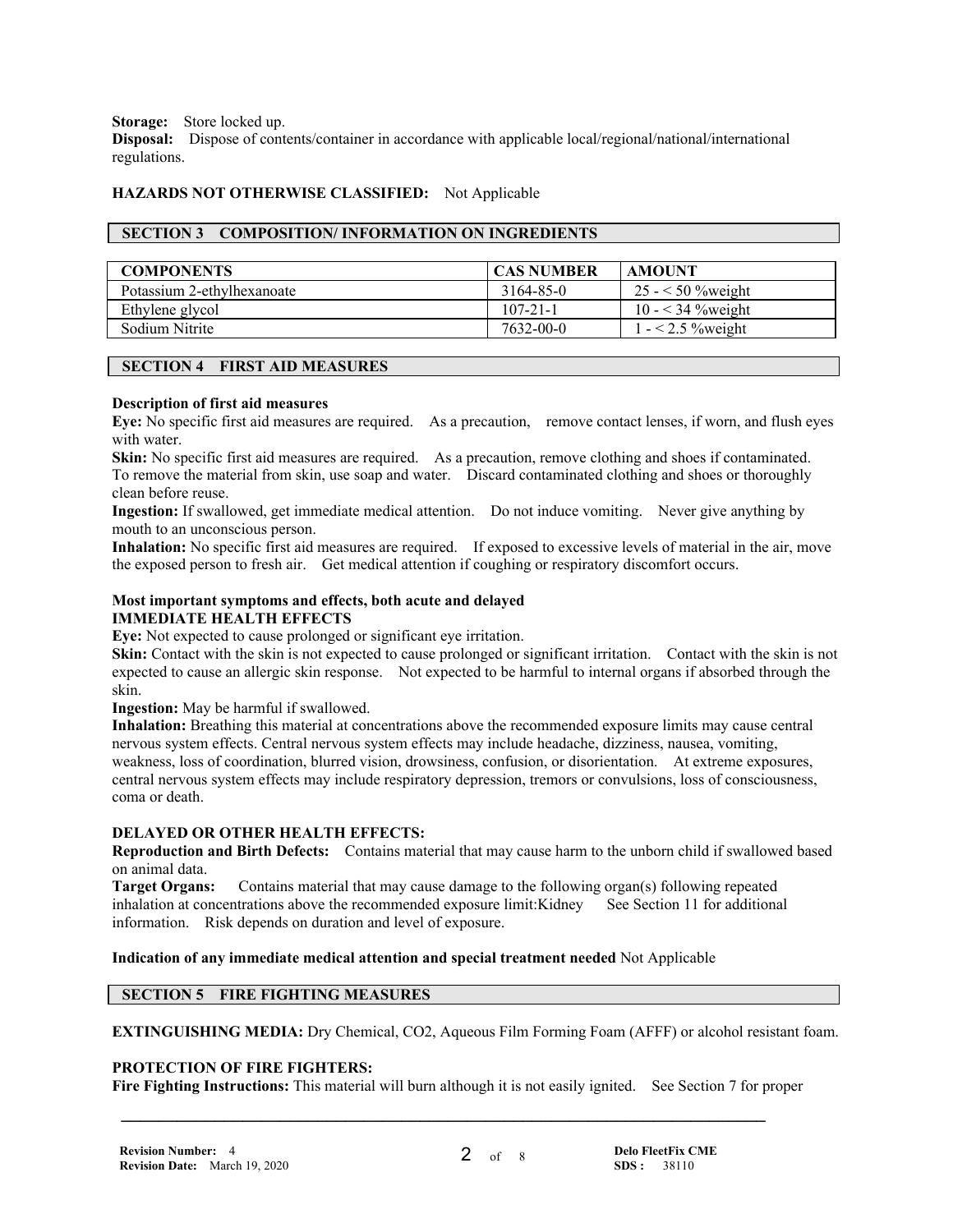handling and storage. For fires involving this material, do not enter any enclosed or confined fire space without proper protective equipment, including self-contained breathing apparatus.

**Combustion Products:** Highly dependent on combustion conditions. A complex mixture of airborne solids, liquids, and gases including carbon monoxide, carbon dioxide, and unidentified organic compounds will be evolved when this material undergoes combustion. Combustion may form oxides of: Sodium, Nitrogen, Potassium.

# **SECTION 6 ACCIDENTAL RELEASE MEASURES**

**Protective Measures:** Eliminate all sources of ignition in vicinity of spilled material.

**Spill Management:** Stop the source of the release if you can do it without risk. Contain release to prevent further contamination of soil, surface water or groundwater. Clean up spill as soon as possible, observing precautions in Exposure Controls/Personal Protection. Use appropriate techniques such as applying noncombustible absorbent materials or pumping. Where feasible and appropriate, remove contaminated soil. Place contaminated materials in disposable containers and dispose of in a manner consistent with applicable regulations. **Reporting:** Report spills to local authorities and/or the U.S. Coast Guard's National Response Center at (800) 424- 8802 as appropriate or required.

# **SECTION 7 HANDLING AND STORAGE**

**General Handling Information:** Do not taste or swallow antifreeze or solution. Avoid contaminating soil or releasing this material into sewage and drainage systems and bodies of water. Keep out of the reach of children and animals.

**Precautionary Measures:** Do not get in eyes, on skin, or on clothing. Do not taste or swallow. Do not breathe vapor or fumes. Wash thoroughly after handling. Keep out of the reach of children.

**Static Hazard:** Electrostatic charge may accumulate and create a hazardous condition when handling this material. To minimize this hazard, bonding and grounding may be necessary but may not, by themselves, be sufficient. Review all operations which have the potential of generating and accumulating an electrostatic charge and/or a flammable atmosphere (including tank and container filling, splash filling, tank cleaning, sampling, gauging, switch loading, filtering, mixing, agitation, and vacuum truck operations) and use appropriate mitigating procedures. **Container Warnings:** Container is not designed to contain pressure. Do not use pressure to empty container or it may rupture with explosive force. Empty containers retain product residue (solid, liquid, and/or vapor) and can be dangerous. Do not pressurize, cut, weld, braze, solder, drill, grind, or expose such containers to heat, flame, sparks, static electricity, or other sources of ignition. They may explode and cause injury or death. Empty containers should be completely drained, properly closed, and promptly returned to a drum reconditioner or disposed of properly.

**General Storage Information:** Do not store in open or unlabeled containers.

## **SECTION 8 EXPOSURE CONTROLS/PERSONAL PROTECTION**

## **GENERAL CONSIDERATIONS:**

Consider the potential hazards of this material (see Section 2), applicable exposure limits, job activities, and other substances in the work place when designing engineering controls and selecting personal protective equipment. If engineering controls or work practices are not adequate to prevent exposure to harmful levels of this material, the personal protective equipment listed below is recommended. The user should read and understand all instructions and limitations supplied with the equipment since protection is usually provided for a limited time or under certain circumstances.

## **ENGINEERING CONTROLS:**

Use process enclosures, local exhaust ventilation, or other engineering controls to control airborne levels below the recommended exposure limits. Use in a well-ventilated area.

#### **PERSONAL PROTECTIVE EQUIPMENT**

**Eye/Face Protection:** No special eye protection is normally required. Where splashing is possible, wear safety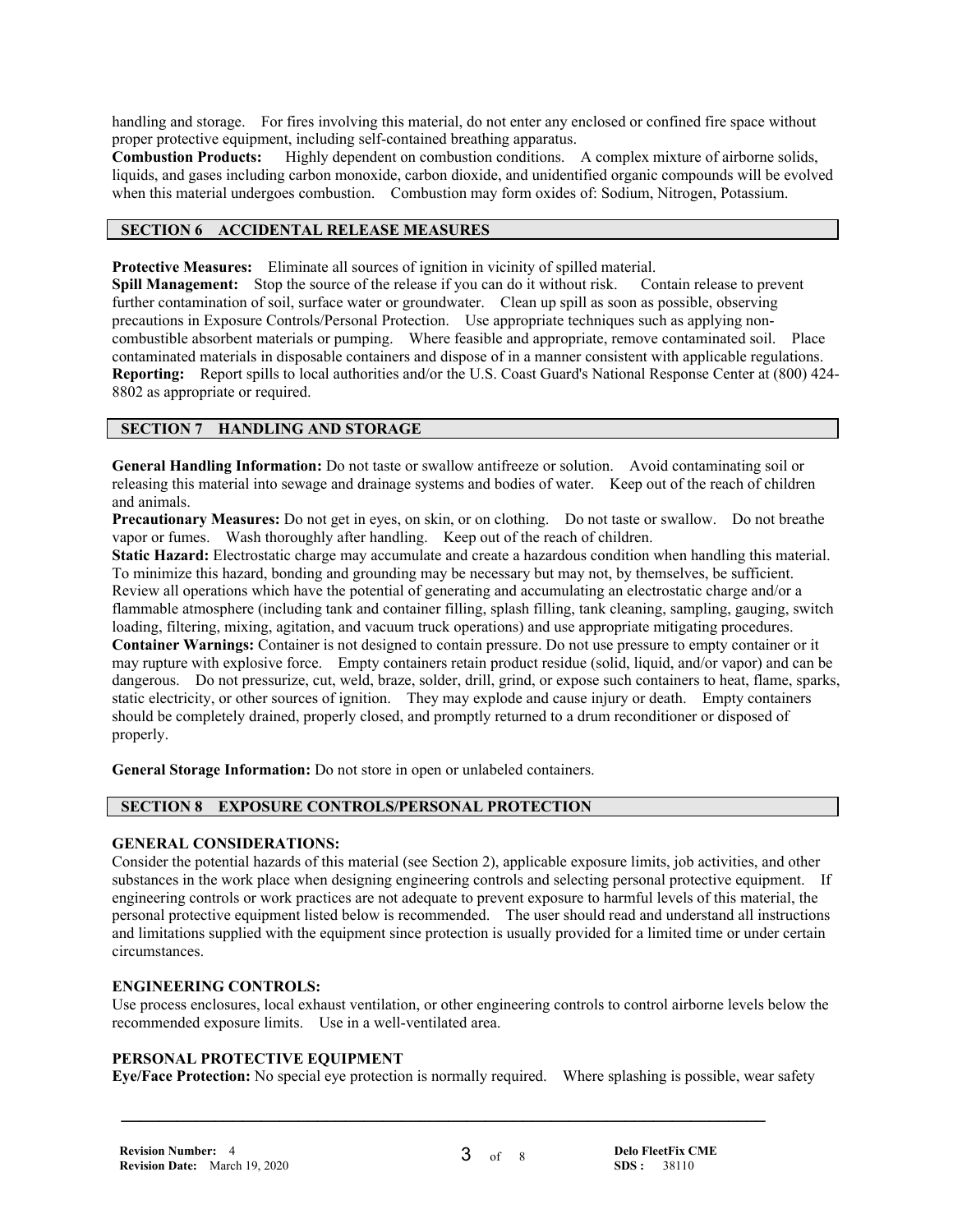glasses with side shields as a good safety practice.

**Skin Protection:** No special protective clothing is normally required. Where splashing is possible, select protective clothing depending on operations conducted, physical requirements and other substances in the workplace. Suggested materials for protective gloves include: Natural rubber, Neoprene, Nitrile Rubber, Polyvinyl Chloride (PVC or Vinyl).

**Respiratory Protection:** Determine if airborne concentrations are below the recommended occupational exposure limits for jurisdiction of use. If airborne concentrations are above the acceptable limits, wear an approved respirator that provides adequate protection from this material, such as: Air-Purifying Respirator for Organic Vapors, Dusts and Mists.

Use a positive pressure air-supplying respirator in circumstances where air-purifying respirators may not provide adequate protection.

#### **Occupational Exposure Limits:**

| <b>Component</b> | Agencv       | Form                 | <b>TWA</b> | <b>STEL</b>       | Ceiling | <b>Notation</b> |
|------------------|--------------|----------------------|------------|-------------------|---------|-----------------|
| Ethylene glycol  | <b>ACGIH</b> | Inhalable<br>aerosol | $- -$      | $10 \text{ mg/m}$ | $- -$   | $- -$           |
| Ethylene glycol  | ACGIH        | Vapor fraction       | $25$ ppm   | $50$ ppm          | $- -$   | $- -$           |
| Ethylene glycol  | ACGIH        | $- -$                | $.01$ ppm  | $- -$             | $- -$   | Skin            |

Consult local authorities for appropriate values.

# **SECTION 9 PHYSICAL AND CHEMICAL PROPERTIES**

#### **Attention: the data below are typical values and do not constitute a specification.**

**Color:** Red **Physical State:** Liquid **Odor:** Faint or Mild **Odor Threshold:** No data available **pH:** No data available **Vapor Pressure:** No data available **Vapor Density (Air = 1):** No data available<br>**Initial Boiling Point:** 109°C (228.2°F) (Est **Initial Boiling Point:** 109°C (228.2°F) (Estimated) **Solubility:** Soluble in water. **Freezing Point:** No data available **Melting Point:** Not Applicable **Specific Gravity:**  $1 \text{ @ } 20^{\circ} \text{C} (68^{\circ} \text{F})$  (Typical) **Density:** No data available **Viscosity:** No data available **Coefficient of Therm. Expansion / °F:** No data available **Evaporation Rate:** No data available **Decomposition temperature:** No data available **Octanol/Water Partition Coefficient:** No data available

## **FLAMMABLE PROPERTIES:**

**Flammability (solid, gas):** No Data Available

**Flashpoint:** Not Applicable **Autoignition:** Not Applicable **Flammability (Explosive) Limits (% by volume in air):** Lower: Not Applicable Upper: Not Applicable

# **SECTION 10 STABILITY AND REACTIVITY**

**Reactivity:** May react with strong acids or strong oxidizing agents, such as chlorates, nitrates, peroxides, etc.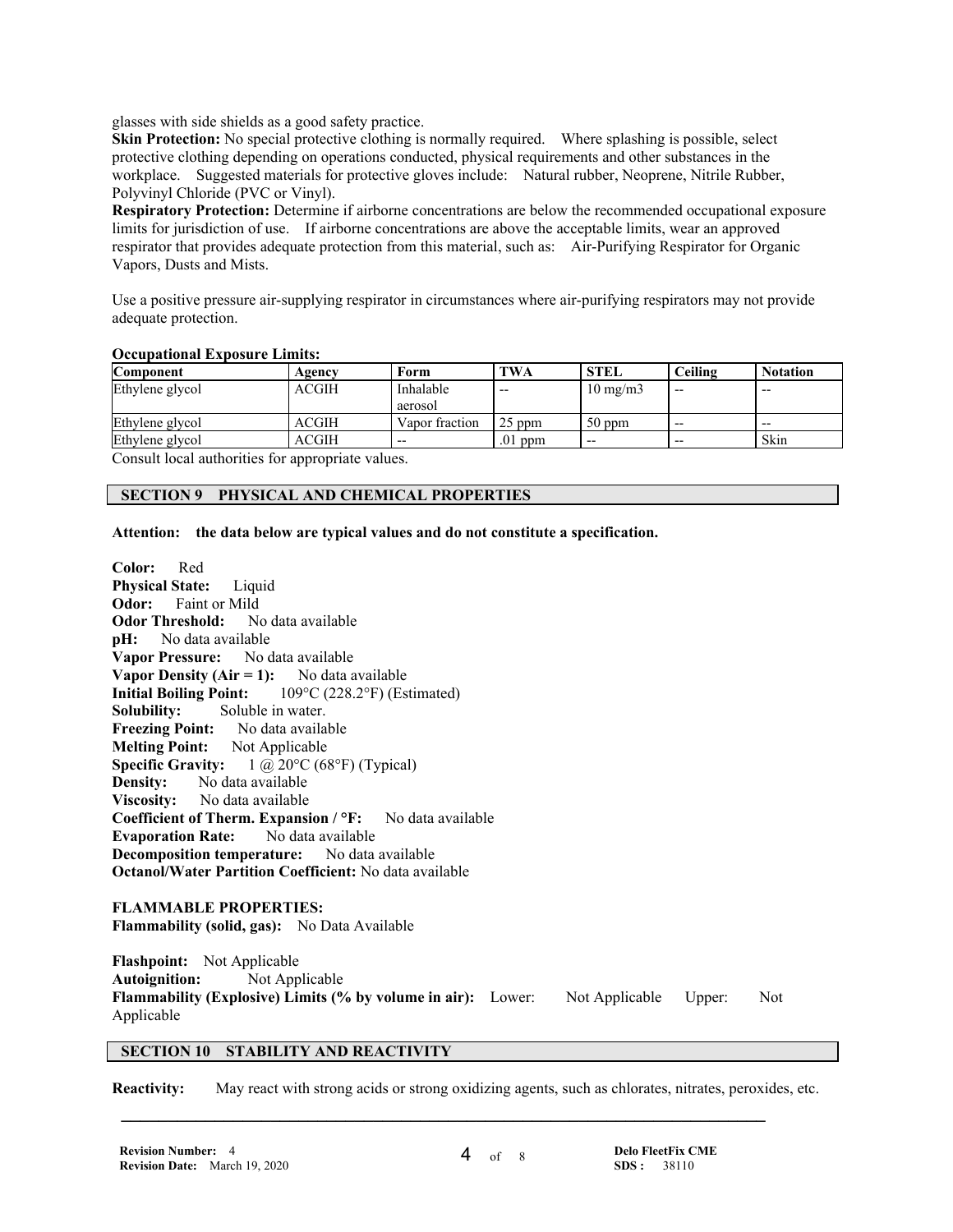**Chemical Stability:** This material is considered stable under normal ambient and anticipated storage and handling conditions of temperature and pressure.

**Incompatibility With Other Materials:** May form cancer-causing nitrosamines when mixed with secondary amines.

**Hazardous Decomposition Products:** Aldehydes (Elevated temperatures), Ketones (Elevated temperatures) **Hazardous Polymerization:** Hazardous polymerization will not occur.

# **SECTION 11 TOXICOLOGICAL INFORMATION**

#### **Information on toxicological effects**

**Serious Eye Damage/Irritation:** The eye irritation hazard is based on evaluation of data for similar materials or product components.

**Skin Corrosion/Irritation:** The skin irritation hazard is based on evaluation of data for product components.

**Skin Sensitization:** The skin sensitization hazard is based on evaluation of data for product components.

**Acute Dermal Toxicity:** The acute dermal toxicity hazard is based on evaluation of data for similar materials.

**Acute Oral Toxicity:** The acute oral toxicity hazard is based on evaluation of data for similar materials.

**Acute Inhalation Toxicity:** The acute inhalation toxicity hazard is based on evaluation of data for similar materials or product components.

**Acute Toxicity Estimate:** Not Determined

**Germ Cell Mutagenicity:** The hazard evaluation is based on data for components or a similar material.

**Carcinogenicity:** The hazard evaluation is based on data for components or a similar material.

**Reproductive Toxicity:** The hazard evaluation is based on data for components or a similar material.

**Specific Target Organ Toxicity - Single Exposure:** The hazard evaluation is based on data for components or a similar material.

**Specific Target Organ Toxicity - Repeated Exposure:** The hazard evaluation is based on data for components or a similar material.

## **ADDITIONAL TOXICOLOGY INFORMATION:**

 This product contains ethylene glycol (EG). The toxicity of EG via inhalation or skin contact is expected to be slight at room temperature. The estimated oral lethal dose is about 100 cc (3.3 oz.) for an adult human. Ethylene glycol is oxidized to oxalic acid which results in the deposition of calcium oxalate crystals mainly in the brain and kidneys. Early signs and symptoms of EG poisoning may resemble those of alcohol intoxication. Later, the victim may experience nausea, vomiting, weakness, abdominal and muscle pain, difficulty in breathing and decreased urine output. When EG was heated above the boiling point of water, vapors formed which reportedly caused unconsciousness, increased lymphocyte count, and a rapid, jerky movement of the eyes in persons chronically exposed. When EG was administered orally to pregnant rats and mice, there was an increase in fetal deaths and birth defects. Some of these effects occurred at doses that had no toxic effects on the mothers. We are not aware of any reports that EG causes reproductive toxicity in human beings.

 2-Ethylhexanoic acid (2-EXA) caused an increase in liver size and enzyme levels when repeatedly administered to rats via the diet. When administered to pregnant rats by gavage or in drinking water, 2-EXA caused teratogenicity (birth defects) and delayed postnatal development of the pups. Additionally, 2-EXA impaired female fertility in rats. Birth defects were seen in the offspring of mice who were administered sodium 2-ethylhexanoate via intraperitoneal injection during pregnancy.

 Nitrite salts can cause methemoglobin to form in the blood, resulting in a fall in blood pressure, cyanosis, coma and possibly death. Infants are particularly susceptible to nitrite toxicity. Rats chronically exposed to sodium nitrite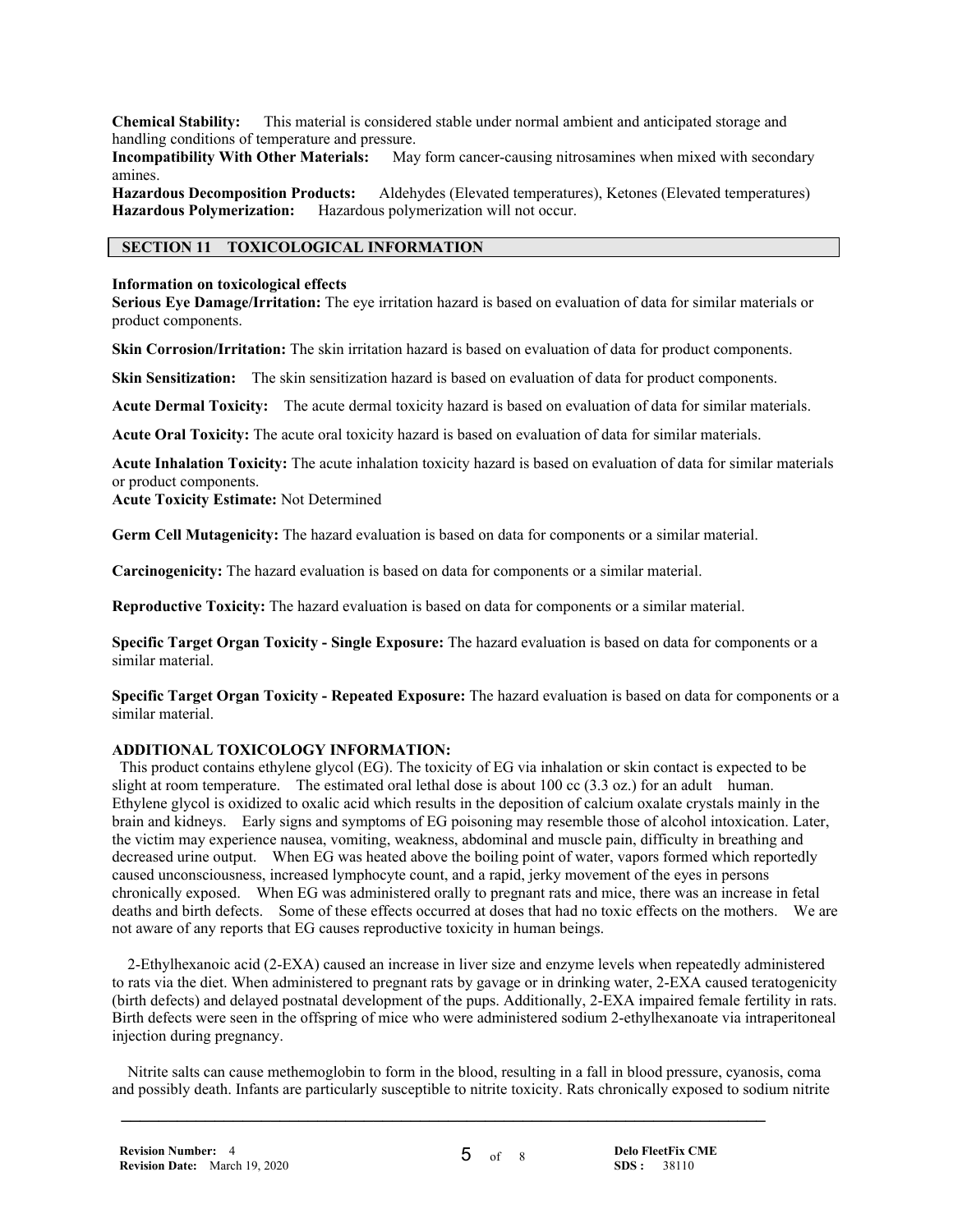in drinking water had pathological changes in heart and lung tissue.

# **SECTION 12 ECOLOGICAL INFORMATION**

## **ECOTOXICITY**

This material is expected to be harmful to aquatic organisms. The product has not been tested. The statement has been derived from the properties of the individual components.

## **MOBILITY**

No data available.

## **PERSISTENCE AND DEGRADABILITY**

This material is expected to be readily biodegradable. The biodegradability of this material is based on an evaluation of data for the components or a similar material.

The product has not been tested. The statement has been derived from the properties of the individual components.

# **POTENTIAL TO BIOACCUMULATE**

Bioconcentration Factor: No data available. Octanol/Water Partition Coefficient: No data available

### **SECTION 13 DISPOSAL CONSIDERATIONS**

Use material for its intended purpose or recycle if possible. This material, if it must be discarded, may meet the criteria of a hazardous waste as defined by international, country, or local laws and regulations.

## **SECTION 14 TRANSPORT INFORMATION**

The description shown may not apply to all shipping situations. Consult 49CFR, or appropriate Dangerous Goods Regulations, for additional description requirements (e.g., technical name) and mode-specific or quantity-specific shipping requirements.

**DOT Shipping Description:** PROPRIETARY ANTIFREEZE PREPARATION IN NON-BULK PACKAGING; NOT REGULATED FOR TRANSPORT UNDER 49 CFR.

**Additional Information:** Bulk shipments containing a reportable quantity (RQ, 5000 pounds or more) of ethylene glycol in a single packaging are transported as hazardous material. The shipping description is: UN3082, ENVIRONMENTALLY HAZARDOUS SUBSTANCE, LIQUID, N.O.S. (ETHYLENE GLYCOL CONTAINS BITTERANT), 9, III, RQ (ETHYLENE GLYCOL)

**IMO/IMDG Shipping Description:** NOT REGULATED AS DANGEROUS GOODS FOR TRANSPORT UNDER THE IMDG CODE

**ICAO/IATA Shipping Description:** NOT REGULATED AS DANGEROUS GOODS FOR TRANSPORT UNDER ICAO

 **\_\_\_\_\_\_\_\_\_\_\_\_\_\_\_\_\_\_\_\_\_\_\_\_\_\_\_\_\_\_\_\_\_\_\_\_\_\_\_\_\_\_\_\_\_\_\_\_\_\_\_\_\_\_\_\_\_\_\_\_\_\_\_\_\_\_\_\_\_**

**Transport in bulk according to Annex II of MARPOL 73/78 and the IBC code:** Not applicable

## **SECTION 15 REGULATORY INFORMATION**

## **EPCRA 311/312 CATEGORIES:**

Reproductive toxicity Specific target organ toxicity (single or repeated exposure)

# **REGULATORY LISTS SEARCHED:**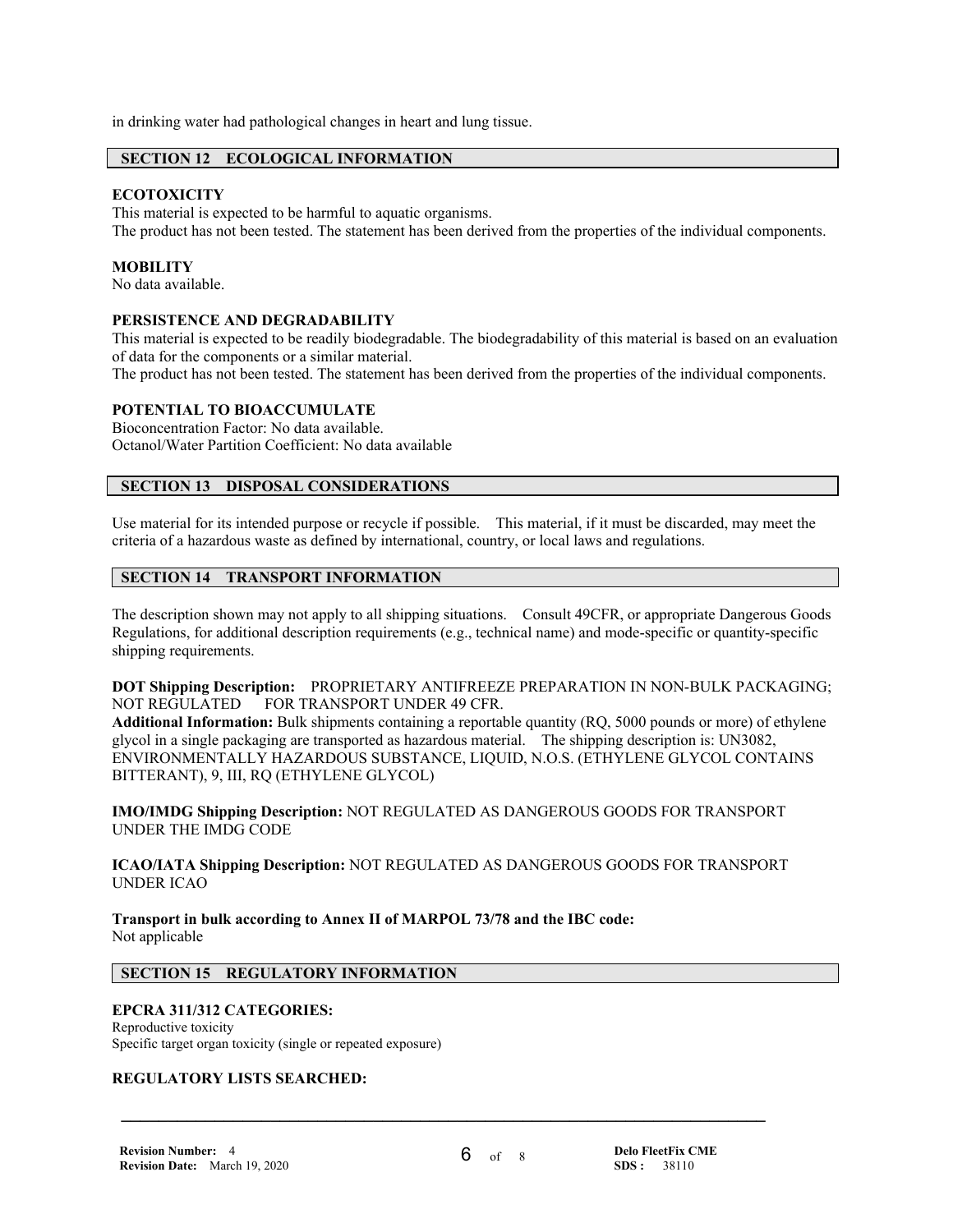| $01$ -1=IARC Group 1  | $03 = EPCRA$ 313     |
|-----------------------|----------------------|
| 01-2A=IARC Group 2A   | 04=CA Proposition 65 |
| $01-2B=IARC$ Group 2B | $05 = MA$ RTK        |
| 02=NTP Carcinogen     | 06=NJ RTK            |
|                       | $07 = PA$ RTK        |

The following components of this material are found on the regulatory lists indicated. Ethylene glycol and the USA of the USA of the USA of the USA of the USA of the USA of the USA of the USA of the USA of the USA of the USA of the USA of the USA of the USA of the USA of the USA of the USA of the USA of the Sodium Nitrite

#### **CHEMICAL INVENTORIES:**

All components comply with the following chemical inventory requirements: AICS (Australia), DSL (Canada), EINECS (European Union), IECSC (China), PICCS (Philippines), TSCA (United States).

One or more components does not comply with the following chemical inventory requirements: ENCS (Japan), KECI (Korea).

#### **NEW JERSEY RTK CLASSIFICATION:**

Under the New Jersey Right-to-Know Act L. 1983 Chapter 315 N.J.S.A. 34:5A-1 et. seq., the product is to be identified as follows: Refer to components listed in Section 3.

## **SECTION 16 OTHER INFORMATION**

**NFPA RATINGS:** Health: 1 Flammability: 1 Reactivity: 0

**HMIS RATINGS:** Health: 1\* Flammability: 1 Reactivity: 0 (0-Least, 1-Slight, 2-Moderate, 3-High, 4-Extreme, PPE:- Personal Protection Equipment Index recommendation, \*- Chronic Effect Indicator). These values are obtained using the guidelines or published evaluations prepared by the National Fire Protection Association (NFPA) or the National Paint and Coating Association (for HMIS ratings).

**REVISION STATEMENT:** SECTION 01 - Company MSDS Address information was modified.

SECTION 02 - Hazards Otherwise Not Classified information was modified.

SECTION 02 - Pictogram information was modified.

- SECTION 08 General Considerations information was modified.
- SECTION 08 Occupational Exposure Limit Table information was modified.
- SECTION 11 Additional Toxicology Information information was modified.
- SECTION 11 Toxicological Information information was modified.
- SECTION 12 Ecological Information information was modified.
- SECTION 13 Disposal Considerations information was modified.

SECTION 15 - Chemical Inventories information was modified.

SECTION 15 - New Jersey Right To Know information was modified.

SECTION 15 - SARA 311 EPCRA Score information was modified.

**Revision Date:** March 19, 2020

#### **ABBREVIATIONS THAT MAY HAVE BEEN USED IN THIS DOCUMENT:**

| Threshold Limit Value<br><b>TLV</b>                                          | <b>TWA</b>                             | Time Weighted Average                                        |
|------------------------------------------------------------------------------|----------------------------------------|--------------------------------------------------------------|
| <b>STEL</b><br>Short-term Exposure Limit                                     | PEL                                    | Permissible Exposure Limit                                   |
| <b>GHS</b><br>Globally Harmonized System<br>$\sim$                           | <b>CAS</b><br>$\overline{\phantom{a}}$ | <b>Chemical Abstract Service Number</b>                      |
| American Conference of Governmental<br>ACGIH<br>$\sim$                       | IMO/IMDG                               | International Maritime Dangerous<br>$\overline{\phantom{a}}$ |
| Industrial Hygienists                                                        | Goods Code                             |                                                              |
| American Petroleum Institute<br>API<br>$\sim$ 10 $\pm$                       | <b>SDS</b><br>$\overline{\phantom{a}}$ | Safety Data Sheet                                            |
| <b>HMIS</b><br>Hazardous Materials Information System                        | <b>NFPA</b>                            | National Fire Protection Association (USA)                   |
| Department of Transportation (USA)<br><b>DOT</b><br>$\overline{\phantom{0}}$ | <b>NTP</b><br>$\overline{\phantom{a}}$ | National Toxicology Program (USA)                            |